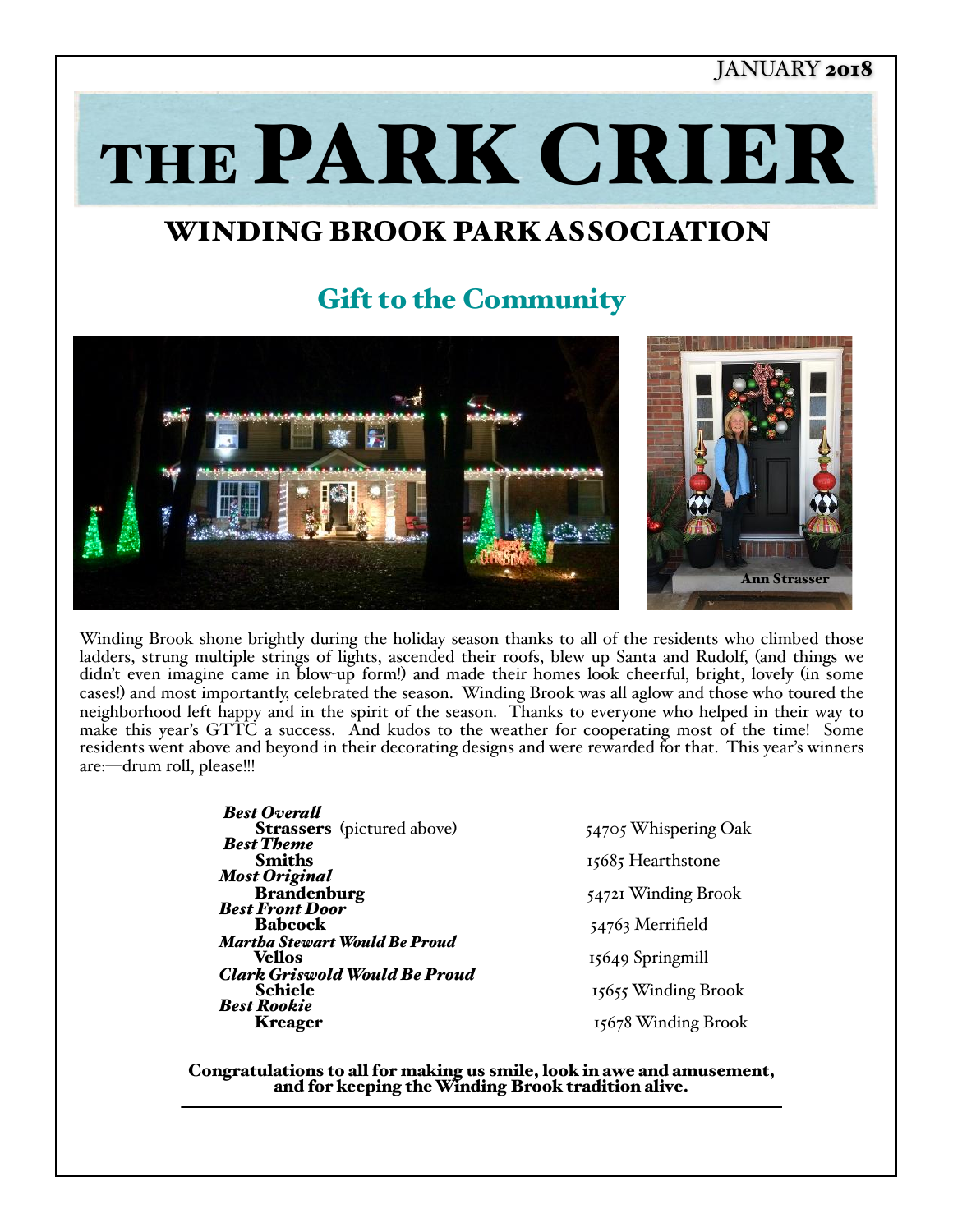#### Presidents Corner

Dear neighbors,

It is hard to believe another Christmas season is behind us and it is now 2018. As we begin a new year, I feel very blessed to call Winding Brook my home and honored to serve as your Board President.

We have made progress this year. The Easter Egg hunt, Gara ge Sale, 4th of July Parade, and Halloween party were all well attended, and the entrance sign project at Winding Brook Drive was recently completed. An updated Directory was printed and distributed, and our website was updated with a new look and is regularly being updated. Last, but not least, our *Gift to The Community* Christmas light displays were a success and much needed funds were raised for the charities. I want to thank everyone for joining in the spirit and decorating your homes for the holidays. This progress has all been made possible by our dedicated Board of volunteers and your financial support. I would like to personally thank them for their service, especially Mike Babcock and Brian Coffman who will be finishing their Board terms. Many thanks to everyone who so far has donated to our 'sign' campaign and with your help, look forward to seeing the completion of the Merrifield entrance sign this Spring.

A very happy new year to everyone!

#### *Michael Miler*

Thank you to our GTTC sponsors who donate sand for the luminaries and make a donation to offset the cost of the candy canes and allows us to make a deposit without counting<sub>w</sub> the nightly collection! We appreciate you!



### Thank You for Your Service

After many years of service to our neighborhood, Mike Babcock and<br>Brian Coffman are stepping down from the Board as their terms expire this month. Combined, these two men have spent countless hours of service to Winding Brook. We have all benefitted from them. Their list of accomplishments are lengthy and admirable. Mike Babcock has served on the Board nine years and during that time, he has spearheaded the annual Gift to The Community working<br>tirelessly overseeing the multiple aspects of the event which included coordinating the charities and their volunteers, seeing that all the appropriate signage was in place, coordinating the staffing of the 'gingerbread house' with Board as well as charity involvement and troubleshooting as needed. Mike was always ready to fill in when needed to ensure that there were no gaps in coverage. This is an enormous task each year and Mike did it so well.

Brian Coffman began serving on the Board in 2014. His electrical expertise was called upon many times to assist with various problems during his tenure. When the 'gingerbread house' needed rebuilding, he was there to work on it with Steve Ellis. He hosted the 4th of July party and parade, assisted in the roll out of our first Winding Brook alert system. Brian was always willing to share his ideas and didn't hesitate to do the research when needed. He worked tirelessly for us all.

Both of these men helped to make Winding Brook better by their service to the WBPA Board. Thank you so much!

## WBPA Board

*Michael Miller, President Tammy Emery, Vice President Laurel Eslinger, Secretary Bill Bagatini, Treasurer*

Mike Babcock—Sharon Burden— Brian Cofman—Cory Hankins— Josh Higginbotham—Scott Kachmarik—Kathy Smith—

John Voor

## WBPA Nominees

At the Annual WBPA meeting this month, two nominees will be presented for consideration. They are Zach Dripps and George Cressy, III. George is a life-long resident of Winding Brook. He is married to Mariah Cressy and is an attorney with LaDue Curran & Kuehn in downtown South Bend.<br>His practice is centered around realestate and M&A transactions. George says of his nomination, "I was born and raised in WB and value most in the world deep, fulfilling, meaningful, and fun relationships between families." He was never more than a few blocks from extended family "which meant endless fun and developing my closest non-family friendships still to<br>this day. I'll bring this to the Board, always thinking of ways to foster these relationships."

**Zach Dripps** is relatively new to WB, is married with children and works for the Michiana Council on Government, a regional planning organization. "As a newer resident of WB, I am excited to bring a fresh perspective to the Board. The reputation of WB being 'family friendly' was one of the reasons we chose to purchase our home here. As a member of the Board, I want to do my part to make sure the charm and characteristics of the neighborhood remain but also include the ideas from new and old residents to keep our neighborhood attractive. I believe as neighbors, everyone should work together to build a stronger and more connected community. I hope as a Board member I can have a role in strengthening our community."

## Wednesday, January 31

6:30pm

Location: St.Joseph Regional Medical Center Lower Level Education Center Conference Room A

All residents are encouraged to attend!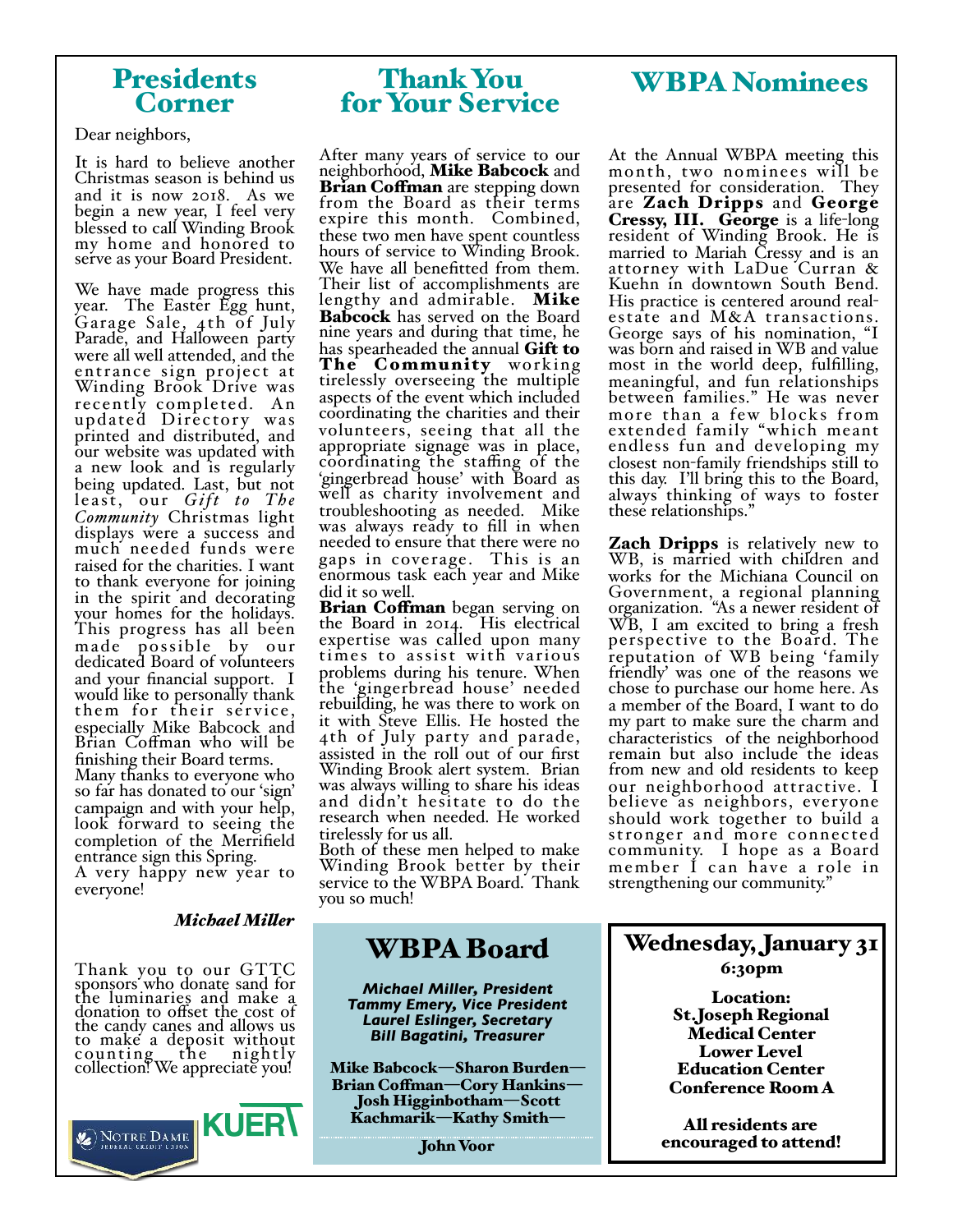

For those of you who have already joined and are now members of NextDoor, you know its value as a tool that is helping to connect our neighborhood. If you had previously joined our now defunct neighborhood alert system, please know that it has been replaced with NextDoor which is a private online network based on address so it is exclusive to Winding Brook unless you choose to include surrounding neighborhoods. Your choice. This is now the vehicle that is be used to alert you when there is something urgent that you should know regarding safety issues, upcoming meetings and events, items for sale, lost pets, etc.

Please consider signing up if you haven't already done so. It is well worth it and will help keep your family safe, informed, and up to date on our neighborhood. You can easily access it by signing up on our website: [windingbrookpark.com.](http://windingbrookpark.com) Look for the link in the upper right corner. It is faint so look hard!

# **AROUND THE PARK**

#### Gift to the Community

There are so many people who make our annual effort a success and in alphabetical order, here they are:

> Mike Babcock, Chair Bill Bagatini Sharon Burden Brian Coffman Tammy Emery Laurel Eslinger<br>Cory Hankins Cory Hankins Josh Higginbotham Scott Kachmarik Jane Mason Michael Miller Kathy Smith

This small but mighty group bought and sold the luminaries, bought candy canes, coordinated the charities' volunteers, staffed the 'gingerbread house' as the Board Member on Call or staffed the collection booth on 'Board Night", moved the 'gingerbread house' from storage, got the lights up and running, put out the directional signs, oversaw the collections, troubleshooted, and made our holiday tradition a resounding success. Collections totaled over \$26,000 and after expenses including security and police on Christmas Eve, will be divided among our eight charities!

#### A BIG THANK YOU TO EVERYONE!





#### Winding Brook Park Entrance Beautification Campaign

Please **circle** your choice of sponsorship:

- **•Legacy \$5,000+**
- **•Platinum \$1,000-4,990**
- **•Gold \$500-999**
- **•Silver \$250-499**
- **•Bronze \$100-249**
- •**Copper (under \$100)**

•Please make checks payable to **WBPA** and mail to:

#### **PO Box 6566 South Bend, IN 46660-6566**

**Name** as you would like it to appear in Crier and website- (indicate if you would like it to be anonymous)

\_\_\_\_\_\_\_\_\_\_\_\_\_\_\_\_\_\_\_\_\_\_\_\_\_\_\_\_\_\_\_\_\_\_\_\_\_\_\_\_\_\_\_\_\_\_\_\_\_\_\_\_\_\_

| Address |
|---------|
| Email   |
| Phone   |